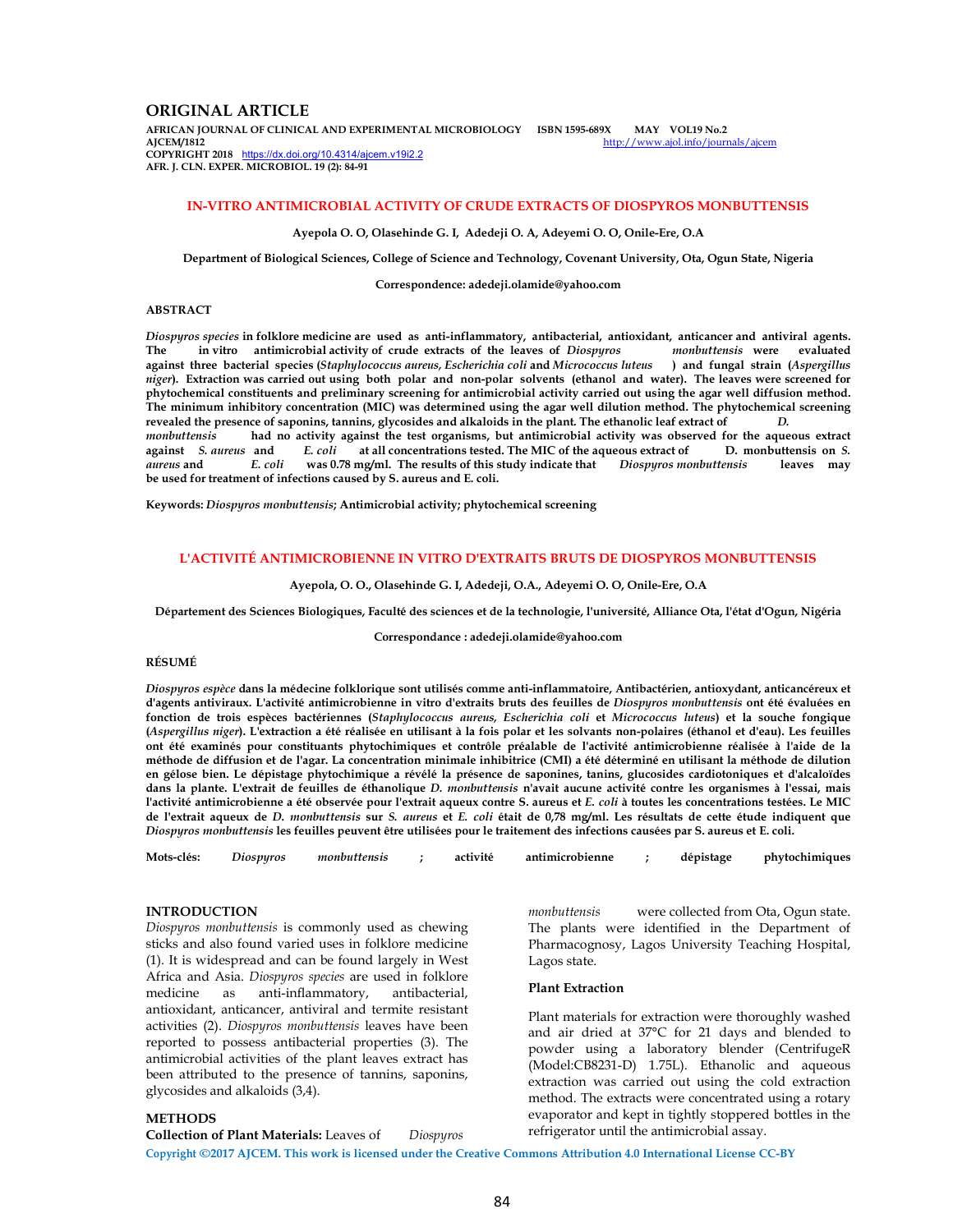### **Microorganisms**

The microorganisms used include Gram positive bacterial species (*Staphylococcus aureus, Micrococcus luteus*), Gram negative bacterial species (*Escherichia coli*) and one fungus (*Aspergillus niger*). They were obtained from the laboratory stock of the Department of Biological Sciences, College of Science and Technology, Covenant University, Ota, Ogun state. The isolates were confirmed using conventional biochemical methods.

## **Determination of Antimicrobial Activity of Crude Extracts**

Agar well diffusion method as earlier described with modification was used to carry out the antimicrobial activity testing of the crude extract (5). Three to five colonies of an overnight culture was transferred into test tubes containing 5ml of distilled water and adjusted to 0.5 McFarland standards. A sterile cotton swab was dipped into the adjusted suspension and used to streak the dried surface of Mueller Hinton agar plates (bacteria) and the potato dextrose agar plate (fungi). The inoculum was allowed to diffuse into the agar and a sterile cork-borer of 9mm diameter was used to bore uniform wells on the surface of the agar and after which the wells were filled with 0.4mls of the extract at concentrations of 100mgmL-1, 75mgmL-1, 50mgmL-1 and 25mgmL-1. The plates were incubated at 37 °C for 18-24 hours for bacteria. The fungal culture was kept at room temperature for 5 days after which the zones of inhibition were measured.

**Determination of Minimum Inhibitory Concentration (Mic):** Different concentrations of the extracts were prepared to give a final concentration in the range of 12.5, 6.25, 3.12, 1.56, 0.78, 0.39, 0.195, 0.0975, 0.04875, 0.024375mgmL-1. Two millilitre of each dilution of the extract was mixed with 18mL of molten Mueller Hinton agar, poured into petri dishes and allowed to set. The agar was streaked with an overnight broth culture of the bacterial isolates and incubated overnight. The plates were then examined for the presence or absence of growth. In all cases the lowest concentration at which there was no growth was recorded as the MIC.

## **Phytochemical Screening of Plant Samples**

The freshly prepared aqueous extract of the plants was qualitatively tested for the presence of phytochemicals using standard procedures adapted from (6,7) [6,7].

## **RESULTS**

The result for the antimicrobial activity of the ethanolic leaf extract of *Diospyros monbuttensis* was not active against Micrococcus luteus, *Staphylococcus aureus*, *Escherichia coli* and *Aspergillus niger* at all concentrations that were tested (Table 1). However, the aqueous extracts showed activity at 25mgmL-1, 50mgmL-1, 75mgmL-1, 100mgmL-1 against *S. aureus* and *E. coli* (Table 2). The minimum inhibitory concentration (MIC) of the aqueous extract of D. monbuttensis was 0.78mgmL-1 for S. aureus and E. coli. The results for the phytochemical screening of the leaf of *Diospyros monbuttensis* as shown in Table 3 revealed the presence of saponins, tannins, glycosides and alkaloids.

**TABLE 1: ANTIMICROBIAL ACTIVITY OF ETHANOLIC LEAF EXTRACTS OF** *DIOSPYROS MONBUTTENSIS* **AGAINST SELECTED MICROORGANISMS** 

| <b>Isolates</b>       | 25mg/ml                  | $50$ mg/ml               | 75mg/ml                  | $100$ mg/ml              |
|-----------------------|--------------------------|--------------------------|--------------------------|--------------------------|
| Micrococcus luteus    | -                        | $\overline{\phantom{a}}$ | -                        | $\overline{\phantom{0}}$ |
| Escherichia coli      |                          | $\,$                     | -                        | -                        |
| Staphylococcus aureus | $\overline{\phantom{a}}$ | $\overline{\phantom{a}}$ | $\overline{\phantom{0}}$ | $\overline{\phantom{0}}$ |
| Aspergillus niger     | $\overline{\phantom{0}}$ | $\,$                     | $\overline{\phantom{0}}$ | -                        |

**Zone of Inhibition measured in millimetres (mm)** 

### **TABLE 2: ANTIMICROBIAL ACTIVITY OF AQUEOUS LEAF EXTRACTS OF** *DIOSPYROS MONBUTTENSIS* **AGAINST SELECTED MICROORGANISMS**

| <b>Isolates</b>       | 25mg/ml                  | 50mg/ml                  | 75mg/ml                  | $100$ mg/ml              |
|-----------------------|--------------------------|--------------------------|--------------------------|--------------------------|
| Micrococcus luteus    | -                        | $\overline{\phantom{0}}$ | -                        | $\overline{\phantom{0}}$ |
| Escherichia coli      | 15                       | 16                       | 25                       | 25                       |
| Staphylococcus aureus | 11                       | 12                       | 17                       | 19                       |
| Aspergillus niger     | $\overline{\phantom{0}}$ | $\overline{\phantom{a}}$ | $\overline{\phantom{0}}$ | $\overline{\phantom{0}}$ |

**Zone of Inhibition measured in millimetres (mm)**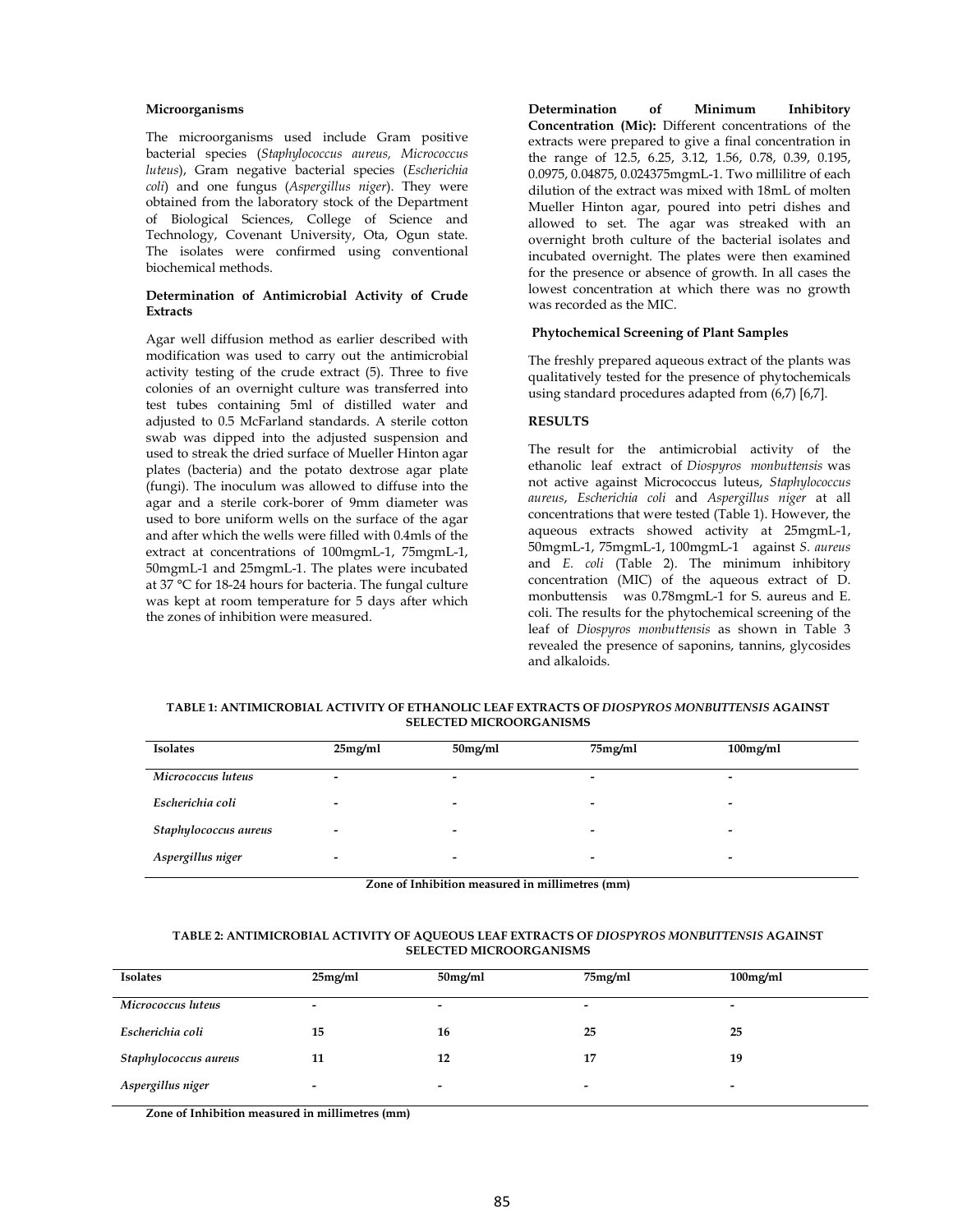### **TABLE 3: PHYTOCHEMICAL SCREENING OF**  *D. MONBUTTENSIS* **LEAVES**

| <b>Phytochemical tests</b>  | Result    |  |
|-----------------------------|-----------|--|
| Saponin                     | ÷         |  |
| <b>Flavonoids</b>           |           |  |
| Glycosides                  | +         |  |
| Terpenoids                  |           |  |
| <b>Tannins</b>              | $\ddot{}$ |  |
| Protein                     |           |  |
| <b>Alkaloids</b>            | $\ddot{}$ |  |
| Keys: + Positive - Negative |           |  |

### **DISCUSSION**

The development of microbial resistance to the available antibiotics has informed the need to explore natural disease control options which has led to further investigation of antimicrobial activity of some medicinal plants (8,9). Studies have been carried out to discover useful antibacterial and antifungal compounds from plants (6,10). The results of this study showed that the ethanolic extracts of the plant leaves of *Diospyros monbuttensis* had no antimicrobial activities on the test organisms at all concentrations tested . The aqueous extracts of the plant showed promising antimicrobial activities. These results further validate the usefulness of this medicinal plant in traditional remedies among many tribes in the world in the treatment of bacterial infections. *D. monbuttensis* is usually used as an antimalarial (3,11). The phytochemical screening of the plant revealed the presence of Saponins, Glycosides,

### **REFERENCES**

1. Gbile ZO, Adesina SK. Nigerian flora and its pharmaceutical potential. Journal of ethnopharmacology [Internet]. 1987;19(1):1–16. Available from: http://www.ncbi.nlm.nih.gov/pubmed/3295 399

Tannins and Alkaloids. The antimicrobial activities of this formulation may be due to its phytochemical

- 2. Shi J, Arunasalam K, Yeung D, Kakuda Y, Mittal G, Jiang Y. Saponins from edible legumes: chemistry, processing, and health benefits. Journal of medicinal food [Internet].<br>2004:7(1):67-78. Available from: 2004;7(1):67–78. Available from: http://www.ncbi.nlm.nih.gov/pubmed/15117556
- 3. Olasehinde GI, Ojurongbe O, Adeyeba AO, Fagade OE, Valecha N, Ayanda IO, et al. In vitro studies on the sensitivity pattern of Plasmodium falciparum to anti-malarial drugs and local herbal extracts. Malaria Journal [Internet]. 2014 Jan [cited 2017 Mar 20];13(1):63. Available from: http://www.ncbi.nlm.nih.gov/pubmed/24555525

constituents as earlier reported for some plants (12). Various studies have demonstrated that the alkaloids present in the leaves have a potential antioxidant property. This antioxidant activity is due to the ability to trap the free radicals and to chelate metal ions (2). Some analgesics and anti-inflammatory activities of this plant has been assigned to tannins. Apart from this, the tannins contribute to healing of wounds (13). Tannins are polyphenols with pronounced ability to suppress bacterial cell proliferation by blocking essential enzymes of microbial metabolism such as the proteolytic macerating enzymes.

Alkaloids and glycosides have a number of biological activities and strong antibacterial potentials. Saponins act by altering the permeability of cell walls and hence exert toxicity on all organized tissues. They exert some antibacterial activity by combining with cell membranes to elicit changes in cell morphology leading to cell lysis (14). This property explain the mechanisms of antibacterial action of the aqueous extract of *Diospyros monbuttensis* against *Staphylococcus aureus* and *Escherichia coli.*

## **CONCLUSION**

The results obtained from this study support the use of these plant parts in the traditional treatment of diseases in Nigeria. The results of this finding could be very important to pharmaceutical industries in the development of new antimicrobial drugs in order to address therapeutic needs. The screening of various natural organic compounds and identification of active agents may provide cheaper drugs that will be available and affordable to everyone. Further studies need to be conducted using different solvents, and there is also need for further studies on the plant parts in order to isolate, identify, characterize and elucidate the structure of antimicrobial bioactive compounds.

- 4. Odelola HA, Okorosobo VI. Preliminary investigation of in-vitro antimicrobial activity of two Nigerian Diospyros species (Ebenaceae). African journal of medicine and medical sciences [Internet]. 1988 Sep;17(3):167– 70. Available from: http://www.ncbi.nlm.nih.gov/pubmed/2845 757
- 5. Adeniyi BA, Ayepola OO. The Phytochemical Screening and Antimicrobial Activity of Leaf Extracts of Eucalyptus camaldulensis and Eucalyptus torelliana (Myrtaceae). Research Journal of Medicinal Plant [Internet]. 2008 Jan 1;2(1):34–8. Available from: http://www.scialert.net/abstract/?doi=rjmp.2 008.34.38
- 6. Sofowora A. Medicinal plants and traditional medicine in Africa [Internet]. 2nd ed. Spectrum Books; 1993 [cited 2017 Mar 9]. Available from: https://books.google.co.in/books/about/Me dicinal\_Plants\_and\_Traditional\_Medicin.html? id=ZdaxQwAACAAJ
- 7. Trease GE, Evans WC. Textbook of pharmacognosy. 12th Editi. London: Tindall